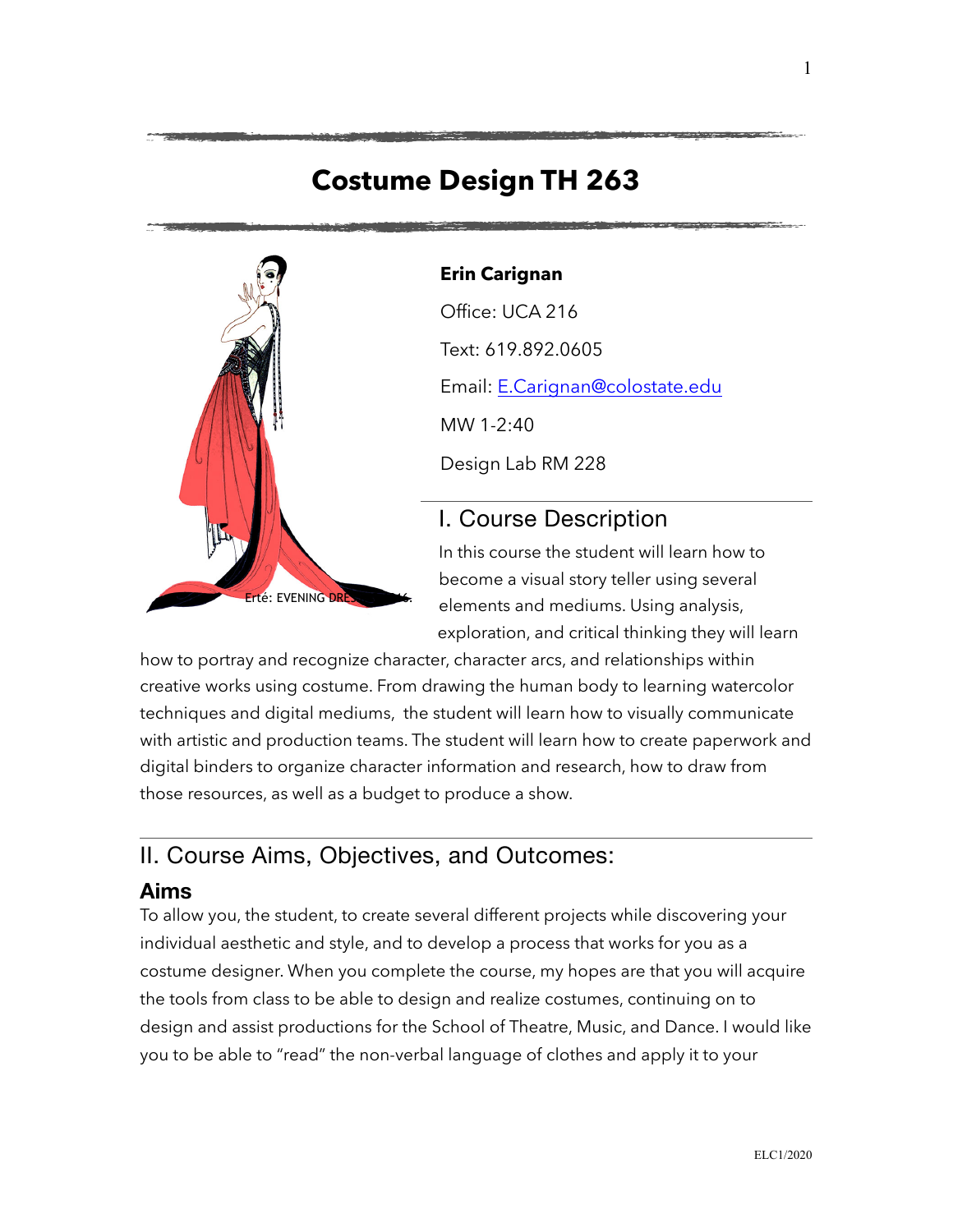designs while being able to use metaphor, style, research, and color to create exciting design approaches.

### **Course Objectives:**

- 1. To examine the art and science of costume design.
- 2. To introduce the costume designers process, from the moment a designer picks up the script to completion of their designs, including the basic skills and knowledge required therein.
- 3. To gain fluency in the language of a costume designer using the principals and elements of design and associated tools such as fabric, scale, color, proportion, fashion, and historic research.
- 4. To complete very diverse design projects that showcase the students' ability to to use the elements of design, metaphor, story telling, and technical ability on an array of platforms.
- 5. To understand the collaborative process of the artistic and production team, the hierarchy of the costume shop, and how to pull all of these elements together to support the process of storytelling in theatre, film, print, and other areas of entertainment.

### **Specific Learning Outcomes**

By the end of this course, students will:

- 1. Gain fluency in the vocabulary of a costume designer and the language of clothes.
- 2. Be able to successfully organize a costume track, needs and requirements of a play.
- 3. Be introduced to the process of budgeting materials, man-hours, and commercial products to realize a production.
- 4. Be able to implement the principals and elements of design while using abstract and tangible tools such as balance, scale, proportion, line, fabric, color, historic research, and fashion.
- 5. To complete four very diverse design projects that showcase the students' ability to to use the elements of design, metaphor, story telling, and technical ability on an array of platforms.
- 6. Draw the human body.
- 7. Watercolor using hi light and shadow.
- 8. Learn about local resources for costume research.
- 9. To understand the collaborative process of the artistic and production team, the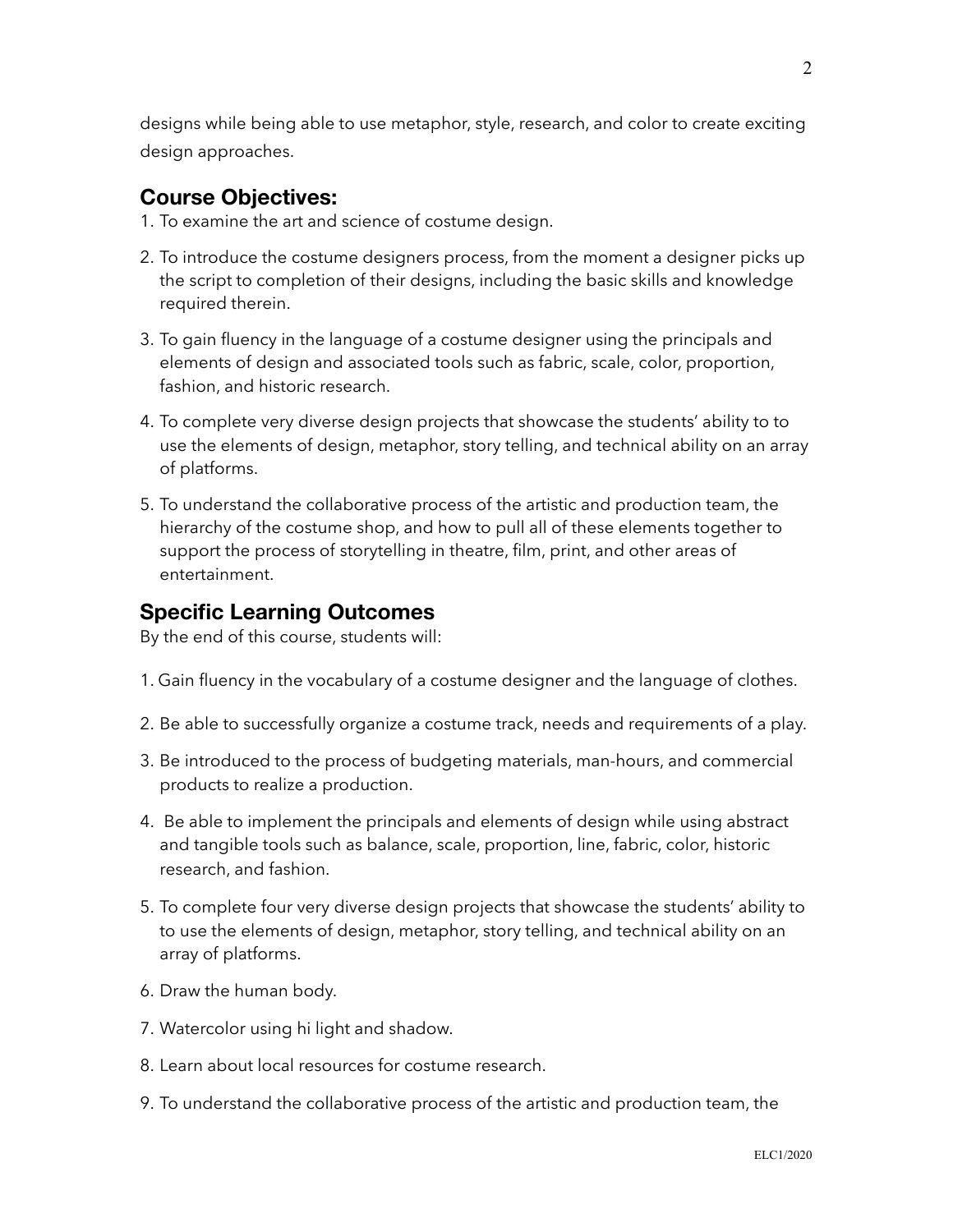hierarchy of the costume shop, and how to pull all of these elements together to support the process of storytelling in theatre, film, print, and other areas of entertainment.

# III. Texts and Supplies

## **Texts**

There are various sources I will use including video, readings, etc. If you would like to build your library with handy sources here are a few I strongly recommend. If an assignment is not in the required text it will be on our Canvas class site.

### **Recommended Texts:**

### **The Art and Practice of Costume Design.**

Merz, M. (2017). *The art and practice of costume design*. New York: Routledge, Taylor & Francis Group.

### **The Costume Designer's Handbook**

Ingham, R. (n.d.). The costume designers handbook: A complete guide for amateur and professional costume designers.

### **The Language of Clothes**

Lurie, A. (2000). The Language of Clothes: Featuring A New Introduction About Fashion Tosday. New York: Owl Books.

### **Collect research and costume books! It is great to have many sources to pull from when you do not understand how to do a technique.**

I will recommend many more sources as the semester progresses.

### **Class Materials**

Item

- A **sketchbook**: minimum 9" x 12"- **Ideal size: 11"x14"** Plain, unlined pages
- **Tracing Paper** or Vellum 9" X 12" or in roll form
- **Drawing Pencils** HB, B, F and some in-between
- 12" minimum **ruler**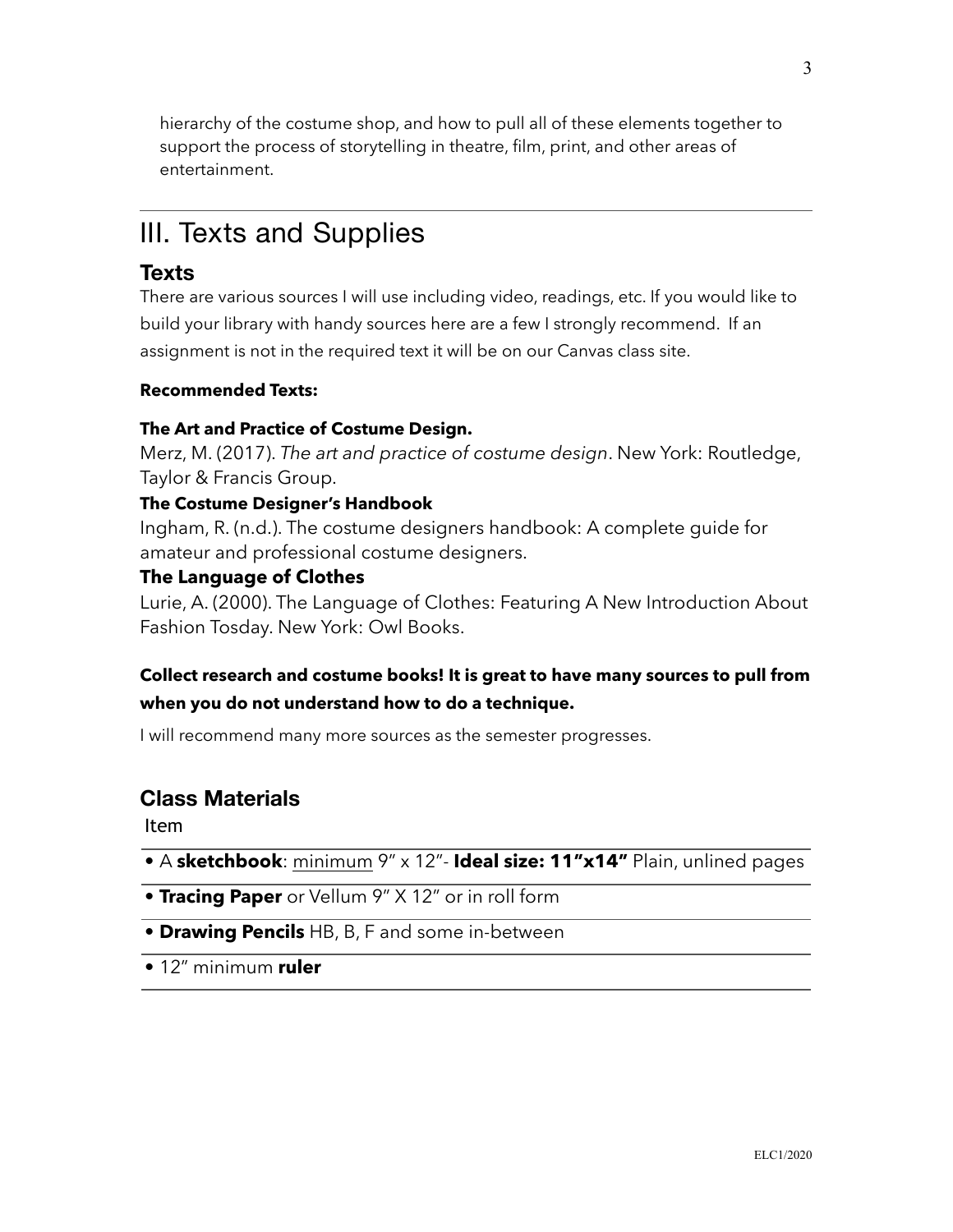- **Brushes** A variety of shapes and sizes- square, round, fan etc. A good cheap set is Artlicious - 25 All Purpose Paint Brush Value Pack (Amazon \$7.25), One high quality brush #6 or #8 sable, squirrel, or other hair brush. [My favorite is the Squirrel bristle brush size #6-https://www.amazon.com/dp/](https://www.amazon.com/dp/B07FSPHXLT/ref=twister_B07FSJP65L?_encoding=UTF8&psc=1) B07FSPHXLT/ref=twister\_B07FSJP65L?\_encoding=UTF8&psc=1 (\$18/Prime). Jerrys Artorama has 3 nice ones under \$15 too…ask me. I took pics.
- Water Color- Winsor & Newton Cotman Water Colour Paint Sketchers' [Pocket Box, Half Pans, 14-Pieces \(Amazon \\$14.95\) https://www.amazon.com/](https://www.amazon.com/Grumbacher-Academy-Watercolor-Paint-10-Color/dp/B001OVCQ7Y/ref=sr_1_1?keywords=grumbacher+water&qid=1578614097&s=arts-crafts&sr=1-1) Grumbacher-Academy-Watercolor-Paint-10-Color/dp/B001OVCQ7Y/ref=sr\_1\_1? keywords=grumbacher+water&qid=1578614097&s=arts-crafts&sr=1-1
- Cold press 130-140lb, water color paper, 9x12 or larger
- Water color palette with wells
- Rag (old cloth diapers work best)
- Jar for washing brushes- A nice brush cleaning jar if you want to continue paining after this class: https://www.dickblick.com/products/silicoil-brush-cleaningtank/? [clickTracking=true&wmcp=pla&wmcid=items&wmckw=06909-1005&gclid=CjwKCAiAu9v](https://www.dickblick.com/products/silicoil-brush-cleaning-tank/?clickTracking=true&wmcp=pla&wmcid=items&wmckw=06909-1005&gclid=CjwKCAiAu9vwBRAEEiwAzvjq-5uq_X7RPuEhIxMXHzvcW8WjFQ6f7iW72GSwOOCxiGDO9yuM0mcfGBoCc7UQAvD_BwE)

wBRAEEiwAzvjq-5uq\_X7RPuEhIxMXHzvcW8WjFQ6f7iW72GSwOOCxiGDO9yuM0mcfGBo Cc7UQAvD\_BwE

- A BOX OR BAG TO CARRY THESE ITEMS! They will get ruined floating around in your bag!
- Optional: Markers, pencils, pastels, chalk, charcoal can also be used in combination with watercolor paint.

# IV. Grading

Evaluation of preparation, research, and execution of class projects, coupled with attendance and participation, will be considered in assignment of the course grade. Grades are assigned on a traditional A through F scale using points to calculate percentages. *Great amounts of thoughtful participation can and will push a borderline grade up to the next letter.*

### **Total of all projects in class and out, plus quizzes are 2805 Points. Your points will be divided by this number unless a project is cut.**

Grading Scale (pluses and minuses will be used): A: 95-100, A-:90-94 B +:87-89, B: 83-86, B-:80-82 C: 70-79 D: 60-69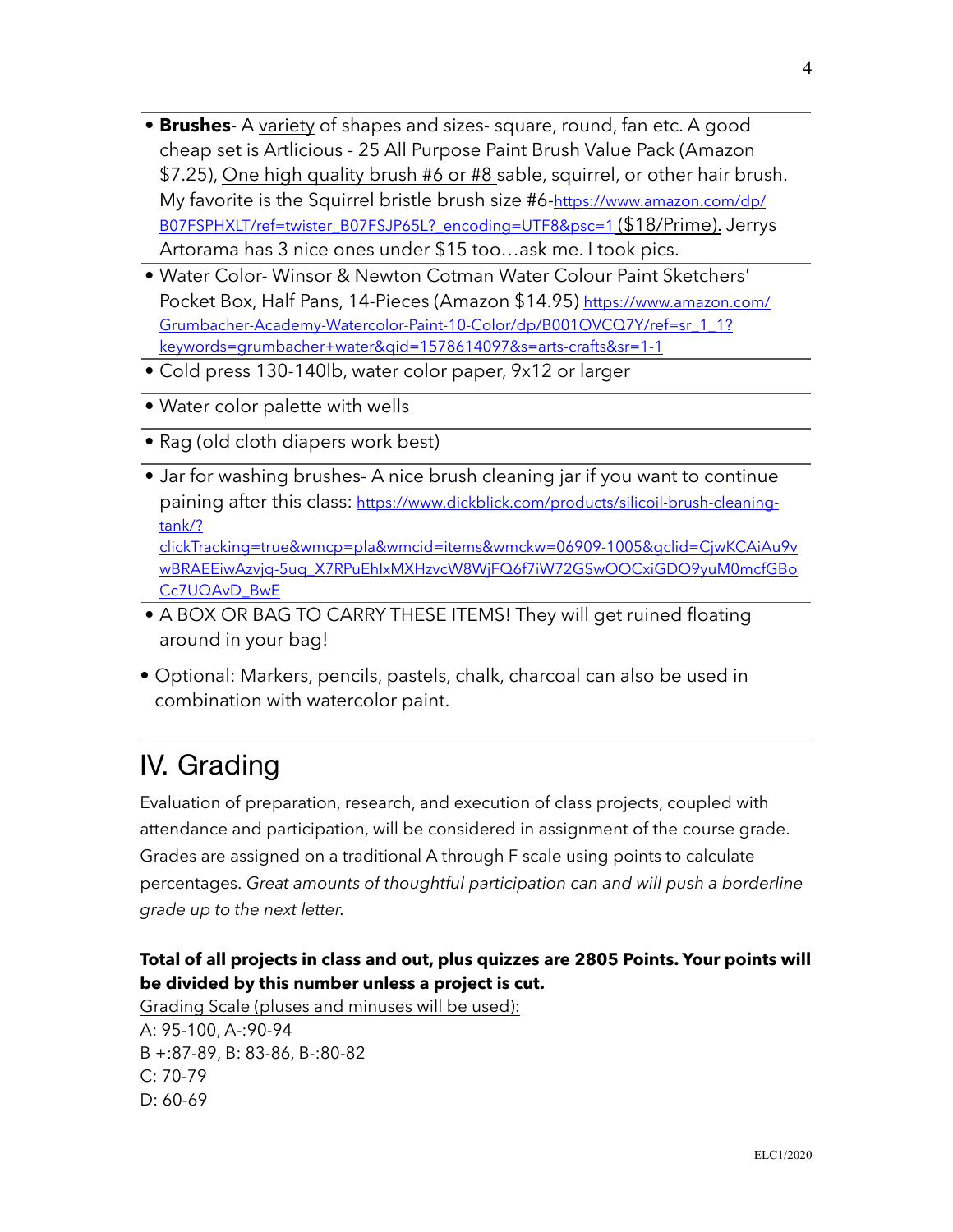## 4 Quizzes @ 25 each=100 Points

| In-class Work & Homework $= 21\%$ OF GRADE                                                                                          |                 |
|-------------------------------------------------------------------------------------------------------------------------------------|-----------------|
| <b>Trashy Design</b>                                                                                                                | 50              |
| Synopsis of Article and How it Relates to the LOC Reading                                                                           | 60              |
| List of questions for choreographer/director of H.O.P.E.                                                                            | 30              |
| Create the first page of a working presentation document<br>that has the team members of your piece, taken from the<br>large chart. | 30              |
| <b>Color Wheel and Greyscale</b>                                                                                                    | $\overline{30}$ |
| Create Approaches to Rhymes/Poems                                                                                                   | 30              |
| Sketchbook Entries x 13 entry assignments @ 25 points<br>$each =$                                                                   | 325             |
| Drawing Fabric in Class                                                                                                             | 40              |
| Draw Light and Shadow                                                                                                               | 40              |
| Eurydice preliminary drawings- brought to class                                                                                     | 30              |
| <b>Style Lines Class Participation</b>                                                                                              | $\overline{50}$ |
| Individual Appointment- had preliminary drawings                                                                                    | $\overline{50}$ |
| Brought Project 2 sketches to class to work                                                                                         | 30              |
| In class participation of digital rendering                                                                                         | $\overline{30}$ |
| VG Individual Appointment- came prepared with materials<br>and ideas!                                                               | $\overline{30}$ |
| <b>Total Points Possible: 855</b>                                                                                                   |                 |

# Projects: 76% OF GRADE H.O.P.E. Project Paperwork: Character Chart, Piece Sheets, 75 Costume Plot (dressing lists). (25 each) H.O.P.E. Project Preliminary Presentation  $|50$ H.O.P.E. Project Final Presentation 100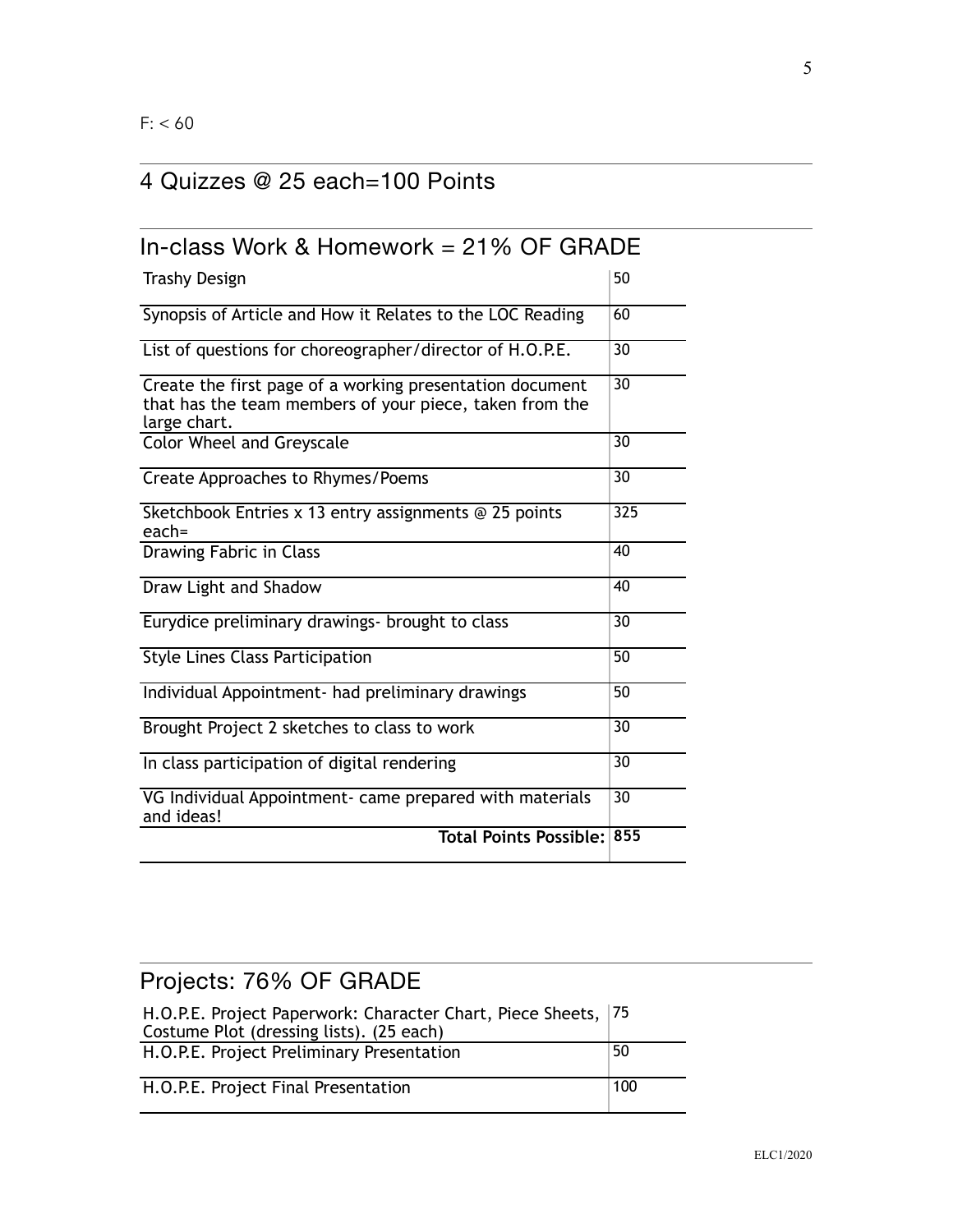| H.O.P.E. Project Production Aspect of Project: The costume<br>shop- sent Elise orders on time, attended as many fittings | 100 |
|--------------------------------------------------------------------------------------------------------------------------|-----|
| as possible, had organized section of rack.                                                                              |     |
| H.O.P.E. Project Production Aspect of Project: Filming-<br>attended filming.                                             | 100 |
| <b>Eurydice Designer Checklist Answered</b>                                                                              | 30  |
| Eurydice Act/Scene Chart, Piece Sheets, Character Chart                                                                  | 90  |
| (30 points each)                                                                                                         |     |
| <b>Eurydice Research Presentation</b>                                                                                    | 100 |
| Eurydice Renderings                                                                                                      | 240 |
| <b>Eurydice Final Presentation</b>                                                                                       | 50  |
| VG Research                                                                                                              | 100 |
| VG Budget-Spec Sheets                                                                                                    | 80  |
| VG Skin Renderings                                                                                                       | 200 |
| VG Skin Renderings                                                                                                       | 200 |
| Total Points Possible: 3195                                                                                              |     |

## V. Tentative Course Schedule

(*May change to accommodate guest presenters & student needs*)

| <b>Date</b> | All the Things                                                |
|-------------|---------------------------------------------------------------|
| Week 1:     | Topic: Introduction to class, materials, an overview of the   |
| 1/20        | semester. Lecture on the designer's process!                  |
| <b>ZOOM</b> |                                                               |
|             | Homework: Go shopping to buy supplies! Do TWO readings on     |
|             | canvas for Monday 1/25. Look for cool trash to make something |
|             | weird with.                                                   |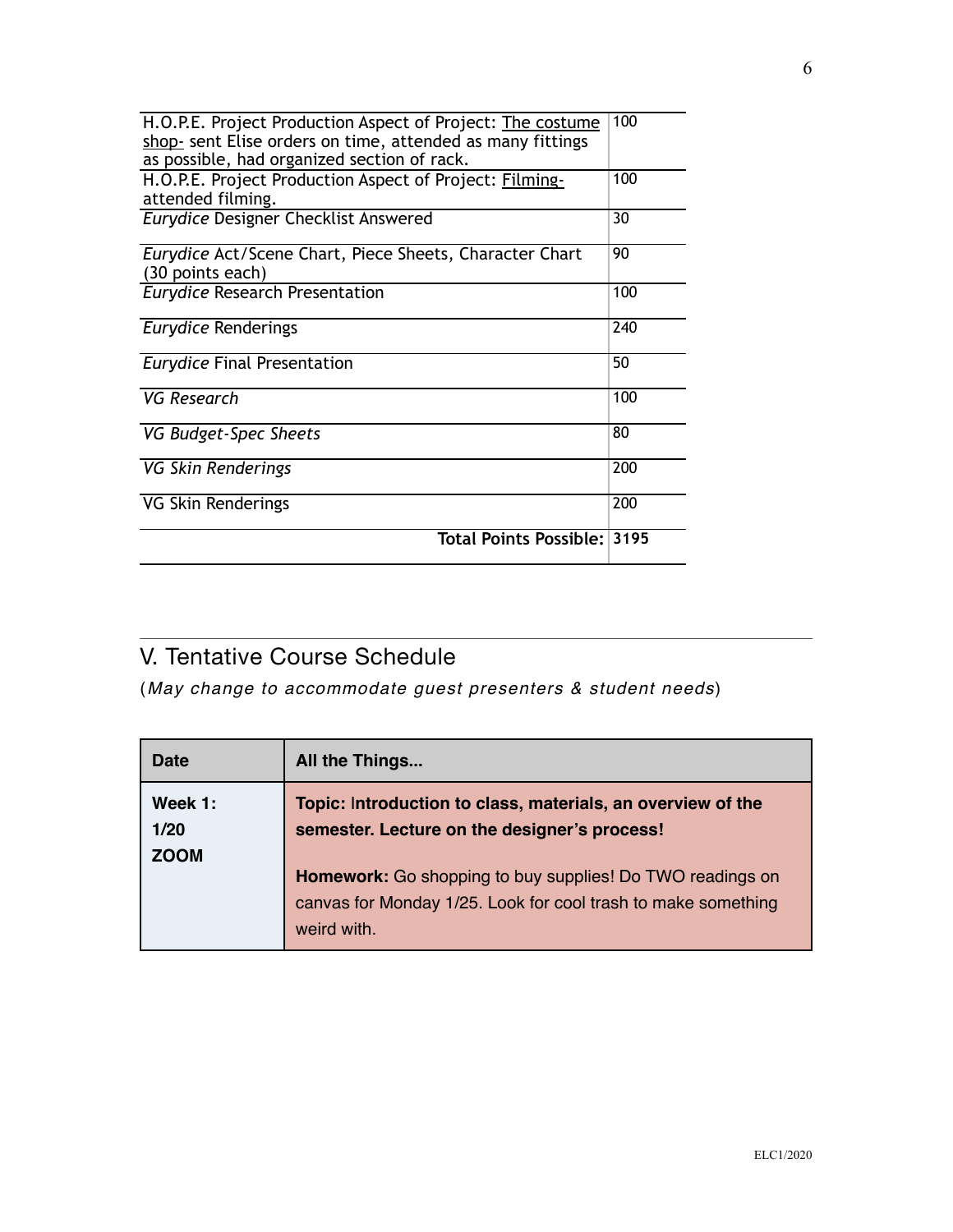٦

| Week 2:<br>1/25<br><b>DESIGN LAB</b> | <b>Topic: Elements and Principles of Design</b><br>Part 1: Quiz and discussions on readings, Lecture on Elements<br>and Principles of Design.<br>Part 2: In-Class Activity- build "Trashy Design" in class. Create<br>pockets in the front of your sketchbooks.<br>Due Today/Bring to Class: Bring TRASH to class.<br><b>Sketchbook:</b> Draw two images of what you think your trashy<br>design will look like.                                                                                                           |
|--------------------------------------|----------------------------------------------------------------------------------------------------------------------------------------------------------------------------------------------------------------------------------------------------------------------------------------------------------------------------------------------------------------------------------------------------------------------------------------------------------------------------------------------------------------------------|
| 1/27<br><b>DESIGN LAB</b>            | Topic: Trashy Design- work on this in class and present it at<br>the end of class.<br>Due Today/Bring to Class: Finished trashy design. Sketchbook<br>check-in.<br><b>Homework:</b><br>1. Read the Language of Clothes and NBC Article on Canvas.<br>Create a 300-500 word synopsis of how the author suggests<br>people in the article are using the Language of Clothes to support<br>or speak to their cause. Due 2/1.<br>2. Look at H.O.P.E. pieces and request one by emailing me if you<br>have a specific interest. |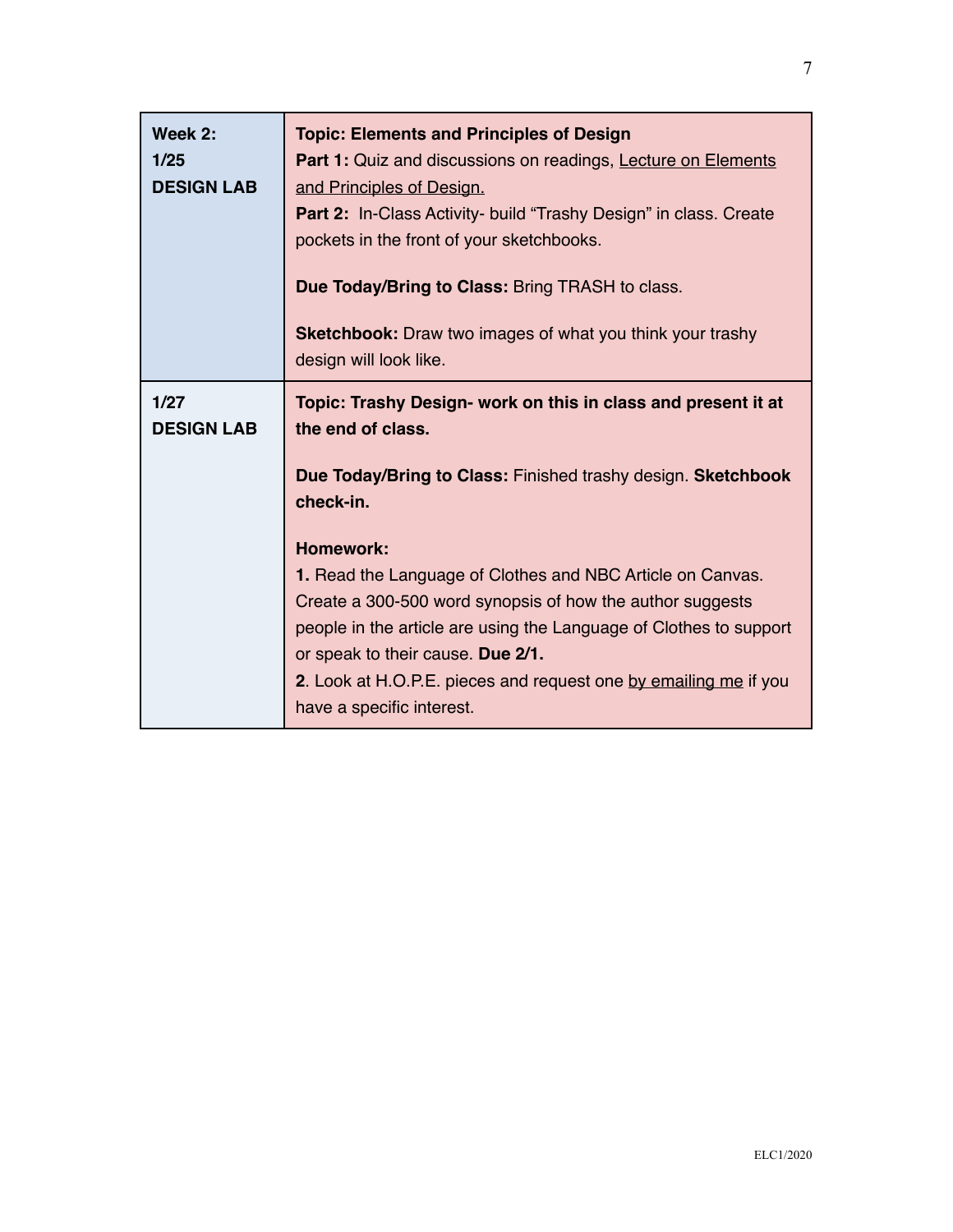| Week 3:<br>2/1<br><b>ZOOM</b>       | <b>Topic:</b><br><b>Part 1:</b> Quiz & Discussion on the Language of Clothes (LOC) &<br>NBC article. Lecture on the LOC.<br>Part 2: Overview of the H.O.P.E. Project, and deadlines. Assign<br>pieces.<br><b>Due Today/Bring to Class: NA</b><br><b>Homework:</b><br>1. Peruse/try to absorb the included information about your piece.<br>Watch the video link (if there is one), the link from Set class (if<br>present for your piece), create a list of questions for your director/<br>choreographer. |
|-------------------------------------|------------------------------------------------------------------------------------------------------------------------------------------------------------------------------------------------------------------------------------------------------------------------------------------------------------------------------------------------------------------------------------------------------------------------------------------------------------------------------------------------------------|
|                                     | 2. Create the first page of a working presentation document that<br>has the team members of your piece, taken from the large chart.                                                                                                                                                                                                                                                                                                                                                                        |
|                                     | <b>Sketchbook:</b> Start collecting images from ads, magazines,<br>newspapers of actual bodies to sketch. Collect 3 this week and<br>add to folder at front of sketchbook. Try to sketch one. ** TIP- draw<br>a top and bottom line where head and feet of model will land on<br>page. Due 2/8                                                                                                                                                                                                             |
| 2/3<br><b>ZOOM</b>                  | <b>Topic: Paperwork; Research</b><br><b>Part 1: Paperwork!!! We will discuss and build show paperwork to</b><br>stay organized! Be ready to share your questions in class!<br>Part 2: Lecture on Research                                                                                                                                                                                                                                                                                                  |
|                                     | Due Today/Bring to Class: List of questions for your director or<br>choreo- to be emailed today!                                                                                                                                                                                                                                                                                                                                                                                                           |
| Week 4:<br>2/8<br><b>DESIGN LAB</b> | <b>Topic: Presentations; Creating a Design Approach</b><br><b>Part 1: Talk about presentations and requirements. Discuss parts</b><br>of the presentations that must be present!<br>Part 2: Lecture on creating a design approach.<br>Due Today: Sketchbook check-in.                                                                                                                                                                                                                                      |
|                                     | <b>Sketchbook:</b> Find several (5 or more) poses you like and put<br>them in the folder in your sketchbook. Sketch 2. Due 2/15                                                                                                                                                                                                                                                                                                                                                                            |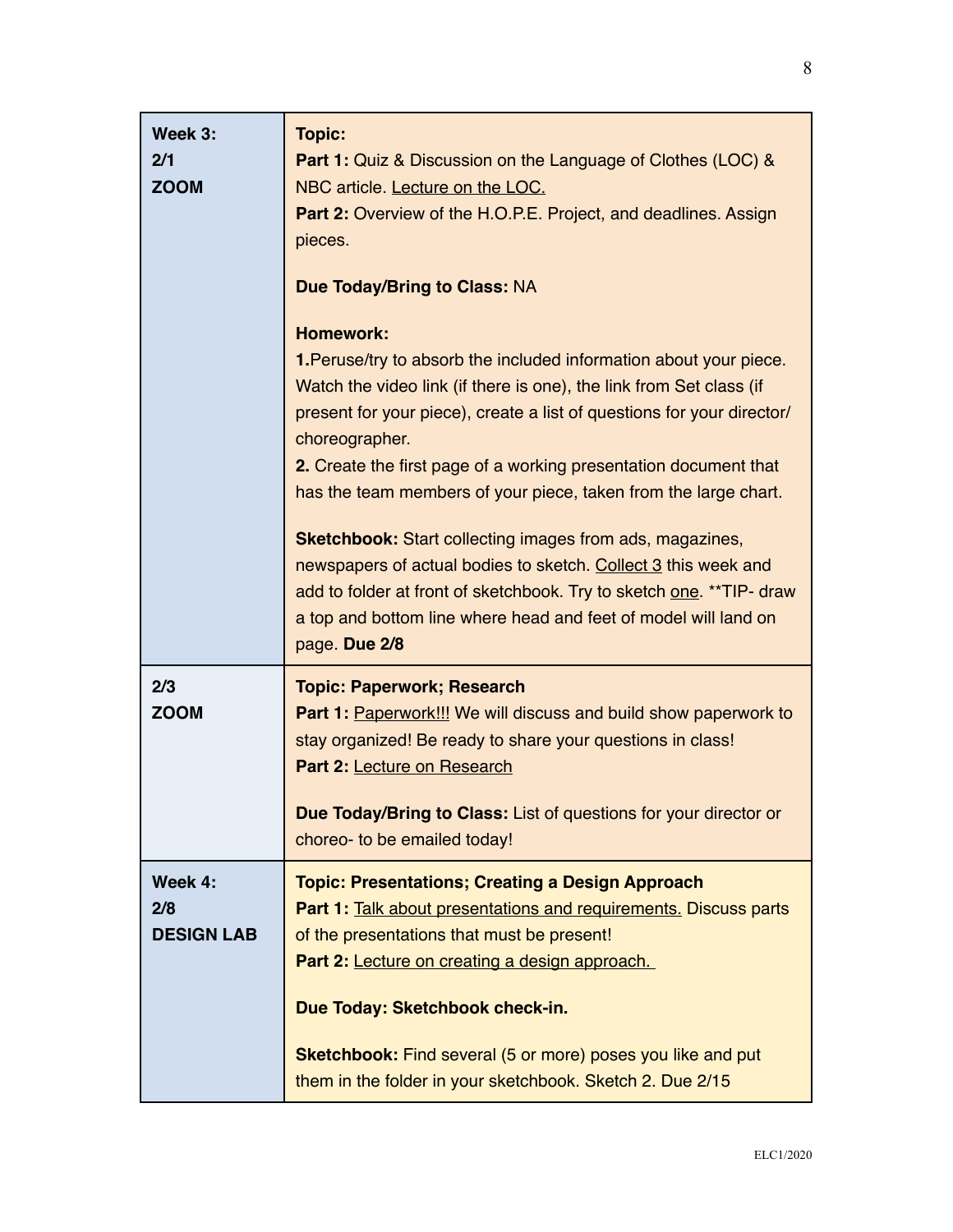| 2/10<br><b>ZOOM</b>            | <b>Topic: First Design Meeting with Director or Chorographer.</b><br>Due Today/Bring to Class: List of questions for dir/choreo.                                                                                                                                                                                                                                                                                                                                                  |
|--------------------------------|-----------------------------------------------------------------------------------------------------------------------------------------------------------------------------------------------------------------------------------------------------------------------------------------------------------------------------------------------------------------------------------------------------------------------------------------------------------------------------------|
| Week 5:<br>2/15<br><b>ZOOM</b> | Topic: Individual meetings with Erin (schedule a time!) to<br>present preliminary ideas/collages/approaches.<br>Due Today/Bring to Class: Preliminary collages in a presentation<br>with inspiration and approach. Sketchbook check-in.<br><b>Homework:</b> Work on refining presentations so you can present to<br>H.O.P.E. directors in class.<br><b>Sketchbook:</b> Watch "Drawing the Body" lecture video and draw 5<br>bodies using the $7\frac{1}{2}$ head system. Due 2/24 |
| 2/17<br><b>ZOOM</b>            | <b>NO CLASS KCACTF</b>                                                                                                                                                                                                                                                                                                                                                                                                                                                            |
| Week 6:<br>2/22<br><b>ZOOM</b> | Topic: Present preliminary ideas to directors in class.<br>Due Today/Bring to Class: Refined ideas from Monday's meeting<br>with Erin.<br><b>Homework:</b> Start show paperwork: Character chart and dressing<br>lists (due 3/1), start collecting links, or emailing performers to<br>check if they have certain garments.<br><b>Sketchbook:</b> Go on Figurosity.com and choose 3 poses to<br>sketch. Due 3/3                                                                   |
| 2/24<br><b>DESIGN LAB</b>      | <b>Topic: Color and Mixing Color</b><br>Lecture on color. Watercolor! Yay! It's a fun day! Mixing color- how<br>to create the best gamut.<br>Due Today/Bring to Class: BRING WATERCOLOR Supplies<br>Homework: Finish color mixing exercise at home.                                                                                                                                                                                                                               |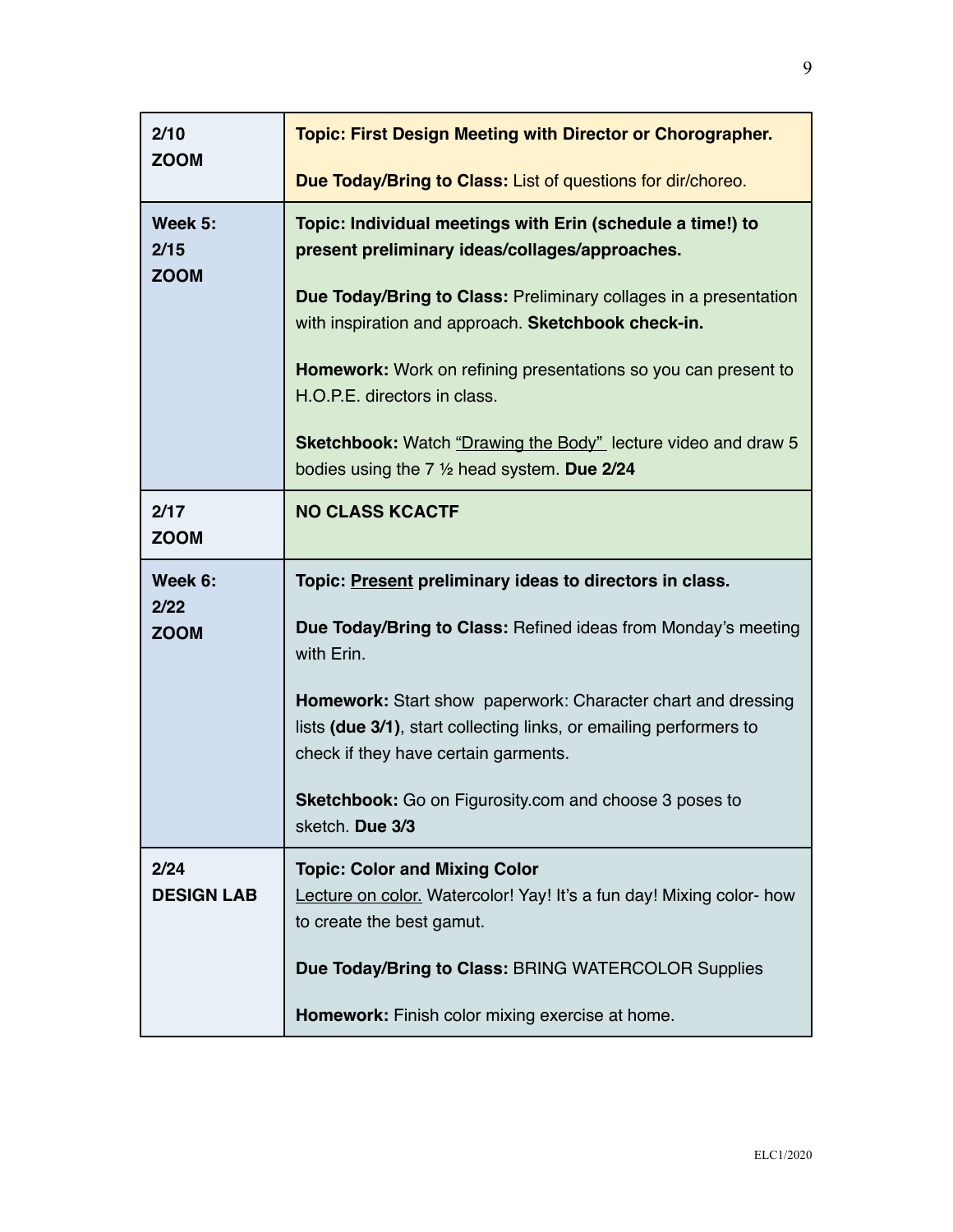| Week 7:                       | <b>Topic: Present Final Ideas to Directors/Choreos</b>                                                                                                                                                                                                                                                                                                                                                                    |
|-------------------------------|---------------------------------------------------------------------------------------------------------------------------------------------------------------------------------------------------------------------------------------------------------------------------------------------------------------------------------------------------------------------------------------------------------------------------|
| 3/1<br><b>ZOOM</b>            | <b>Due Today: Upload Final Ideas, Piece Sheets, Full Presentation</b><br>Finished                                                                                                                                                                                                                                                                                                                                         |
|                               | <b>Homework:</b><br>1. ***Make an appointment to pull from stock and fill your rack<br>THIS WEEK.***<br>2. WATCH: 2 videos on gesture drawing.<br><b>Sketchbook:</b> Do 5 gesture drawings in sketchbook. Due 3/8                                                                                                                                                                                                         |
|                               |                                                                                                                                                                                                                                                                                                                                                                                                                           |
| 3/3<br><b>DESIGN LAB/</b>     | <b>Topic: Fittings and Gesture Drawings</b><br>Part 1: Fittings- how to do them!                                                                                                                                                                                                                                                                                                                                          |
| <b>LOBBY</b>                  | Part 2: Gesture drawings.                                                                                                                                                                                                                                                                                                                                                                                                 |
| Week 8:<br>3/8<br><b>ZOOM</b> | <b>Topic: Watercolor Techniques</b><br>PART 1: INTRODUCE the SECOND PROJECT!<br>PART 2: Watercolor techniques! Fittings Begin Today!<br>Due Today/Bring to Class: WATERCOLOR SUPPLIES!<br><b>Sketchbook check-in.</b><br>Homework: Read drawing drapery on Canvas (short quiz<br>beginning of class 3/10). Draw 5 types of drape in sketchbook.<br>Sketchbook: 2 figures of your choosing from figurosity.com Due<br>3/15 |
| 3/10<br><b>DESIGN LAB</b>     | Topic: H.O.P.E. Updates and Drawing Fabric<br><b>Part 1:</b> Updates on H.O.P.E. Project- be ready to give updates on<br>fittings/etc for this project.<br><b>Part 2:</b> Drawing IN CLASS. Draw dresses/fabric on a form.<br><b>Homework:</b> Read Euridicye to discuss Monday(3/15) and START<br>Creating your Act/Scene Chart, Character Chart, and costume plot<br>for all characters in Eurdicye (DUE 3/17).         |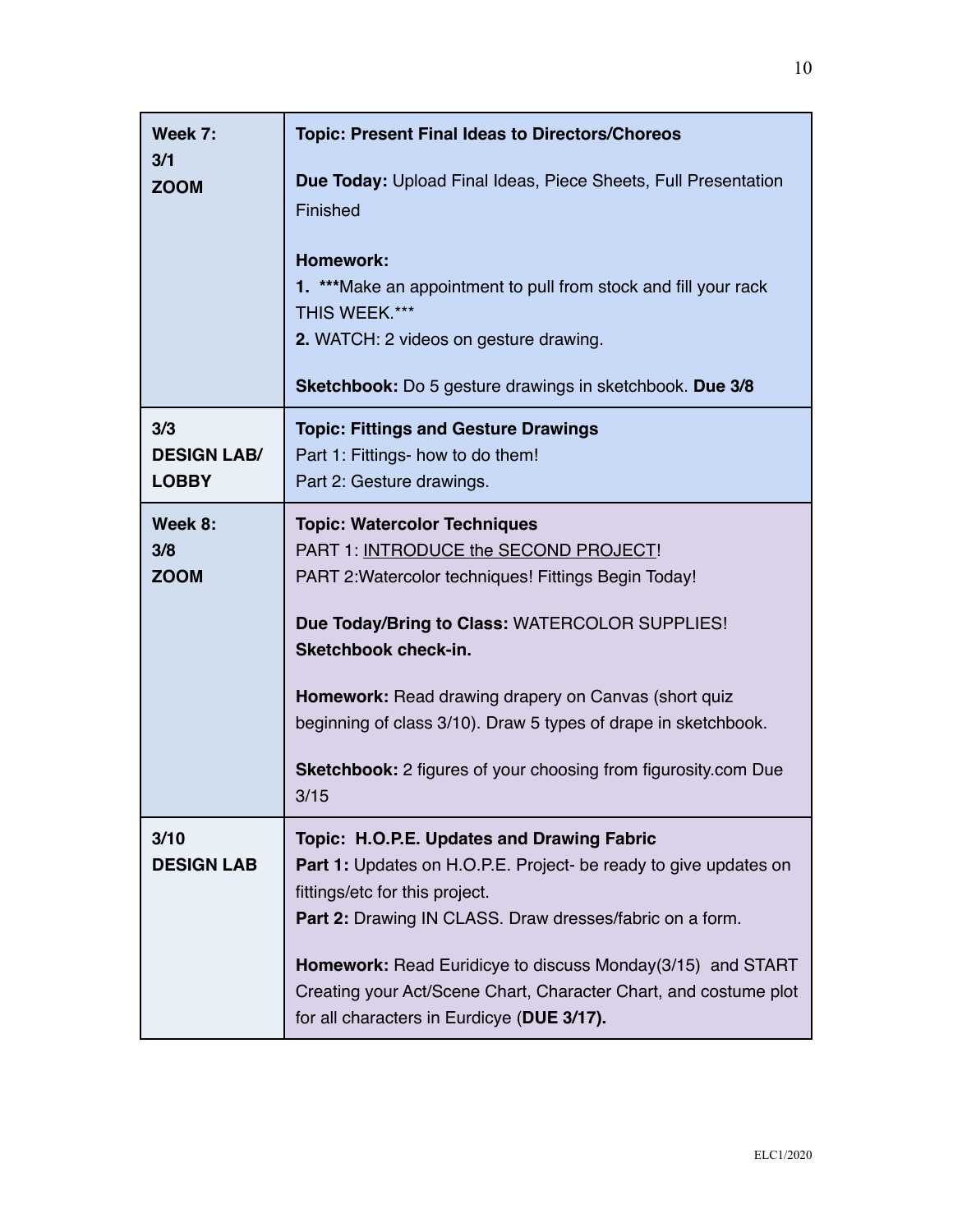| Week 9:<br>3/15<br><b>DESIGN LAB</b>         | <b>Topic: Project 2; The Costume Shop</b><br>Part 1: Discuss Eurydice.<br>Part 2: Lecture: The Costume Shop<br>Homework: START Creating your Act/Scene Chart, Character<br>Chart, and costume plot for all characters in Eurdicye. DUE 3/22<br><b>Sketchbook:</b> 2 figures of your choosing from figurosity.com Due<br>3/22                                                                                                                                                                                                                                                                                                                     |
|----------------------------------------------|--------------------------------------------------------------------------------------------------------------------------------------------------------------------------------------------------------------------------------------------------------------------------------------------------------------------------------------------------------------------------------------------------------------------------------------------------------------------------------------------------------------------------------------------------------------------------------------------------------------------------------------------------|
| 3/17<br><b>MEET IN</b><br><b>LIGHT LAB</b>   | <b>Topic: Drawing Light and Shadow</b><br>Due Today/Bring to Class: Sketchbook, pencils, eraser,<br>sharpener. All items and organization should be complete and<br>ready for your shoot.<br>Homework: Visit the shop as needed to check on builds and<br>attend fittings (if possible).                                                                                                                                                                                                                                                                                                                                                         |
| <b>Week 10:</b><br>3/22<br><b>DESIGN LAB</b> | <b>Topic: Fabrics; Stylelines</b><br>Part 1: Discussion on Using Fabrics on Stage, appropriate uses.<br>Part 2: Style lines<br>Due Today/Bring to Class: Act/Scene Chart, Character Chart,<br>and costume plot for all characters in Eurydice.<br>Homework: Start collecting materials for your Euridicye research<br>and design presentation. Start drawing bodices or choose your<br>croquis and trace a few for Euridyce. Sketchbook Check-in<br>Sketchbook: Choose 1 sleeve, 1 neckline, 1 skirt, and one dress<br>style and draw four figures each with one or more of these<br>elements. Indicate which styline you chose and where it is! |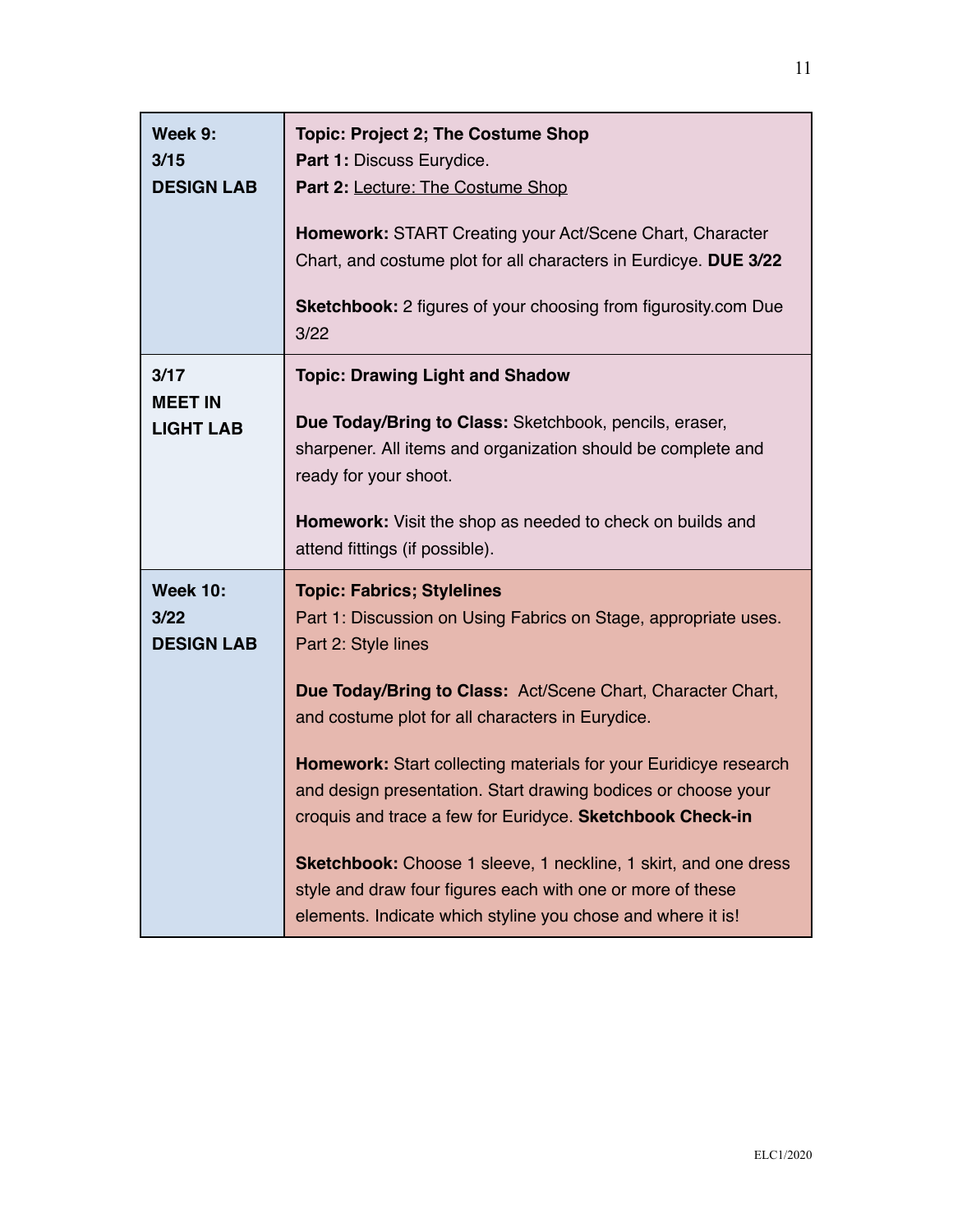| 3/24<br><b>DESIGN LAB</b>              | <b>Topic:</b><br>Style Lines Hands on Quiz Day. Identify that styleine on the rack!<br>Be able to access style-line handouts for class activity.<br><b>Due Today/Bring to Class: Bring Art Supplies</b><br>Homework: Work on preliminary drawings for Euridicye.                                                                                                                                                                                                                                                                                                                                                                                                                                                                                                                                                                                                                                          |
|----------------------------------------|-----------------------------------------------------------------------------------------------------------------------------------------------------------------------------------------------------------------------------------------------------------------------------------------------------------------------------------------------------------------------------------------------------------------------------------------------------------------------------------------------------------------------------------------------------------------------------------------------------------------------------------------------------------------------------------------------------------------------------------------------------------------------------------------------------------------------------------------------------------------------------------------------------------|
| <b>Week 11:</b><br>3/29<br><b>ZOOM</b> | <b>Topic: Eurydice Research Presentations</b><br>Due Today/Bring to Class: Eurydice Research Presentations-<br>See project outline on Canvas. Sketchbook Check-in<br><b>Homework:</b> Keep working on Euridcye drawings for individual<br>meetings with Erin 3/31<br><b>Sketchbook:</b> Choose 2 different pieces of research from your<br>slide show that are clear and high resolution. You will be drawing<br>each image in 4 different time intervals. You will set your timer and<br>draw for the allotted time, lifting your pencil when the timer<br>sounds! Do NOT draw one more second! Times: 2 Minutes, 5<br>min., 10 min, 15 min. The 2-minute drawing will be rough and<br>incomplete but your other increments will improve as you spend<br>more time on each. Due 3/31 But seriously start NOW- don't put<br>this off, you will keep up with the class if you do this earlier! Due:<br>4/5 |
| 3/31<br><b>DESIGN LAB</b>              | <b>Topic: Eurydice Preliminary Drawings- individual meetings</b><br>with Erin (schedule 10 minute appointment).<br><b>Due Today/Bring to Class: Prelims</b><br>Homework: Work on renderings over the weekend. Shoot to<br>finish renderings by TUESDAY 4/6.                                                                                                                                                                                                                                                                                                                                                                                                                                                                                                                                                                                                                                               |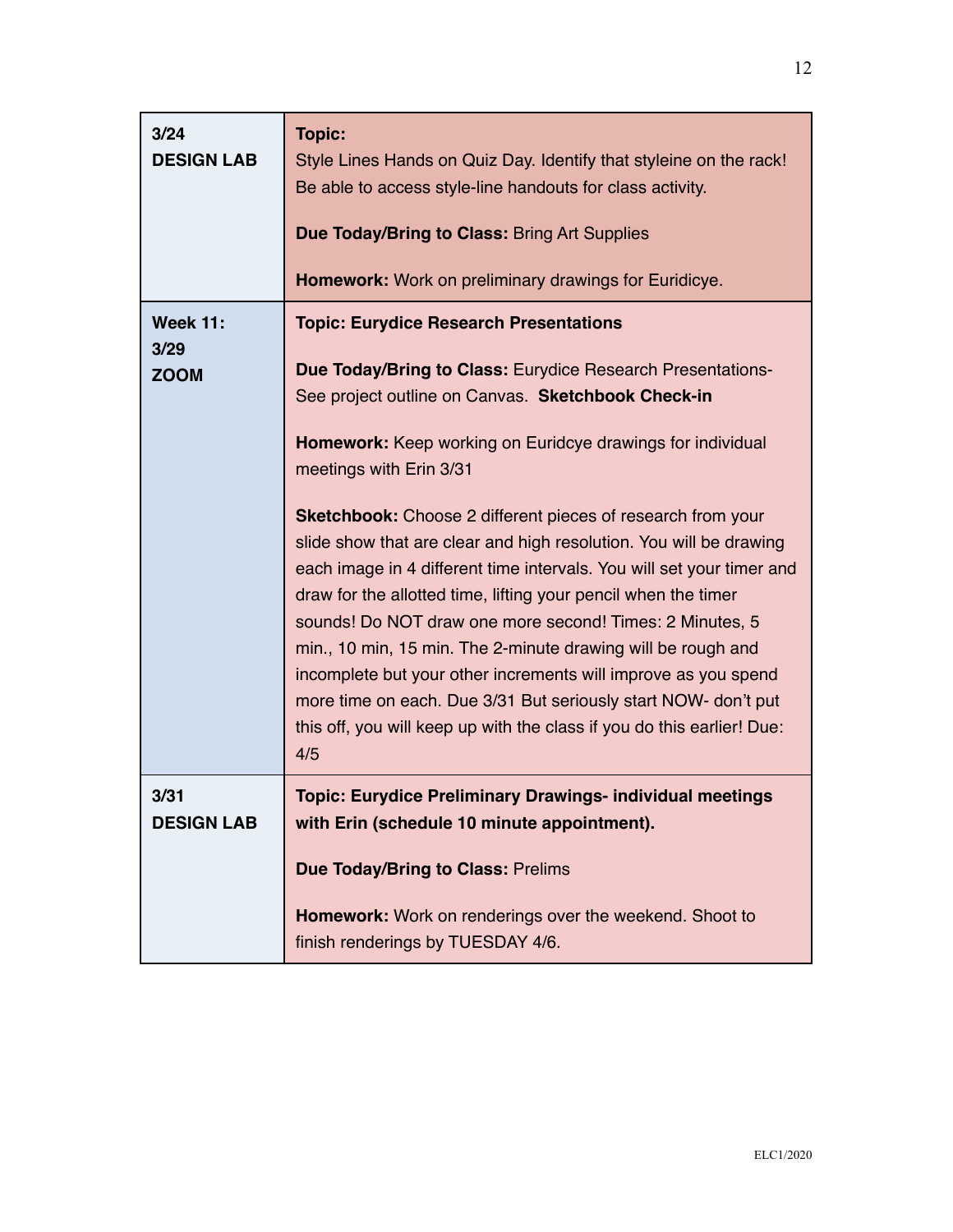| <b>Week 12:</b><br>4/5                 | Topic: Work on finishing renderings in class.                                                                                                                                                                                                                                                                                                                               |
|----------------------------------------|-----------------------------------------------------------------------------------------------------------------------------------------------------------------------------------------------------------------------------------------------------------------------------------------------------------------------------------------------------------------------------|
| <b>DESIGN LAB</b>                      | Due today: Sketchbook Check-in<br><b>Sketchbook:</b> I will post some very dramatically lit photographs<br>and I would like you to use your softest pencil (a 6 B would be                                                                                                                                                                                                  |
|                                        | great) to sketch the photo. Please upload in assignment by 4/19.                                                                                                                                                                                                                                                                                                            |
| 4/7<br><b>DESIGN LAB</b>               | <b>Topic:</b> Eurydice Design Presentations In Class<br><b>CHECK OUT IPADS</b>                                                                                                                                                                                                                                                                                              |
| <b>Week 13:</b><br>$4/12 - 4/16$       | <b>SPRING BREAK!</b>                                                                                                                                                                                                                                                                                                                                                        |
| <b>Week 14:</b><br>4/19<br><b>ZOOM</b> | <b>Topic:</b><br>Part 1: Final Project Introduction<br>Part 2: Digital Rendering<br>Due Today/UPLOAD: Sketchbook drawings.<br>Digital Sketchbook: Import one pencil drawing from your<br>sketchbook and drop in 3 different backgrounds and a label. 3<br>sketches total- do screen capture, save to photos and upload to<br>Canvas, Due 4/26                               |
| 4/21<br><b>ZOOM</b>                    | <b>Topic:</b> Character Creation and Development                                                                                                                                                                                                                                                                                                                            |
| <b>Week 15:</b><br>4/26<br><b>ZOOM</b> | Topic: More digital rendering! Intermediate tips and tricks- share<br>what you've learned!<br>Due Today/UPLOAD: Digital Sketchbook drawings (3 of them).<br><b>Digital Sketchbook:</b><br>1. Using masking, color in the same drawing 3 different ways.<br>2. In a drawn image, drop in fabric grabbed off the web. Make sure<br>to include a layer of shadow over the top. |
| 4/28<br><b>ZOOM</b>                    | <b>Topic: Spec Sheets</b>                                                                                                                                                                                                                                                                                                                                                   |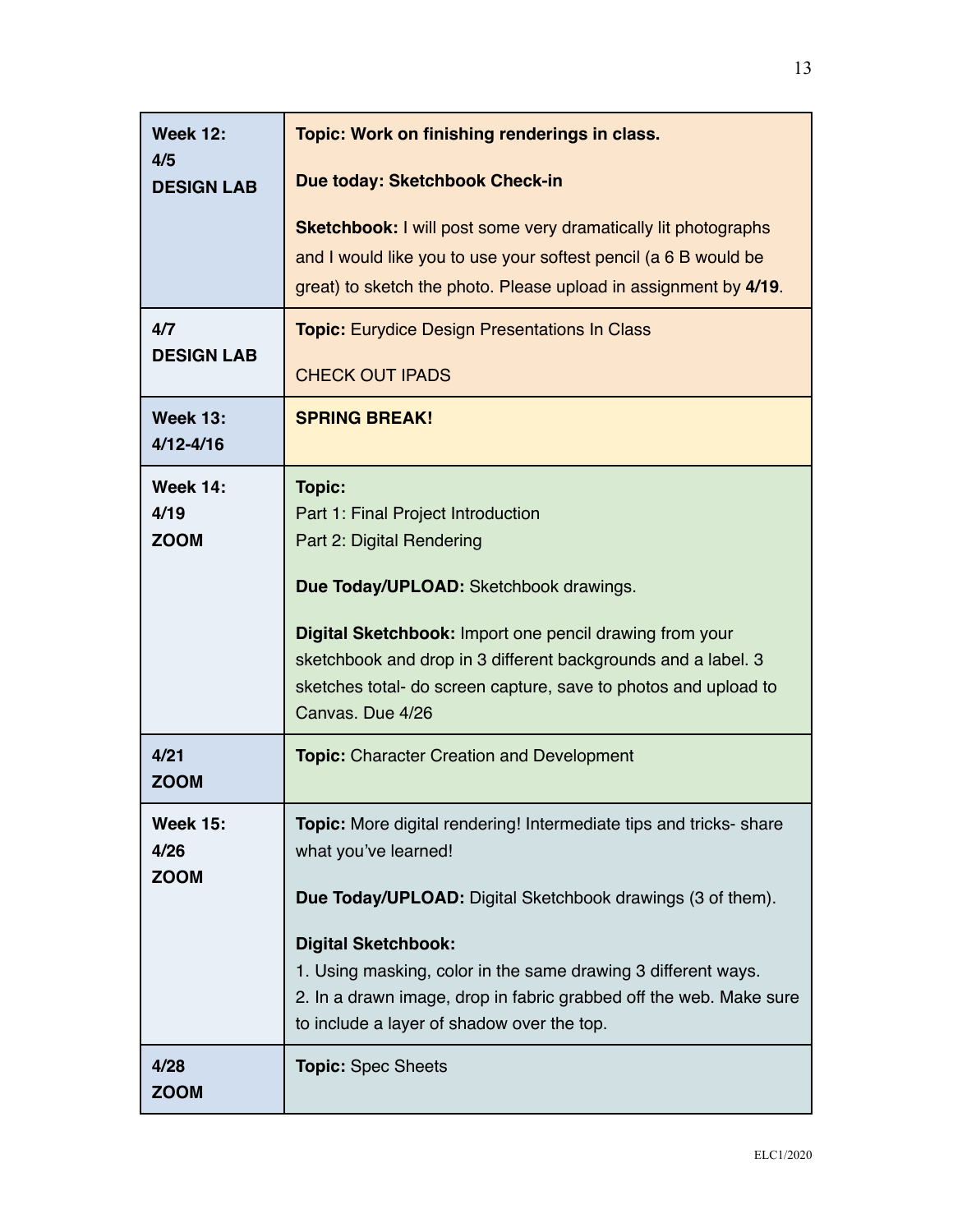| <b>Week 16:</b><br>5/3<br><b>ZOOM</b>                            | <b>Topic: Collaboration</b><br><b>Due Today/UPLOAD:</b> Digital Sketchbook drawings (4 of them).                                  |
|------------------------------------------------------------------|-----------------------------------------------------------------------------------------------------------------------------------|
| 5/5<br><b>ZOOM</b>                                               | <b>Topic:</b> Individual Appointments with Erin to look at VG Drawings.                                                           |
| <b>FINAL:</b><br><b>TUESDAY 5/11</b><br>4:10-6:10<br><b>ZOOM</b> | Should we change this? We have to collectively agree!<br><b>Final VG Design Presentation!</b><br><b>Check-in iPads by Friday.</b> |

VI. Class Rules, Attendance, Costume Shop Policies, University Policies

### **Class Rules**

### **The Rules in this class that will apply to the rest of your life (adapted from Holly Poe-Durbin).**

- 1. **You must show up to succeed.** Note Woody Allen's formula- 90 % of the work is just showing up. Please consult the attendance policy if you have questions.
- 2. **You will be a success if**…! You arrive on time, are prepared, curious, excited, engaged, and ready to collaborate (see last sentence in grading policy).
- 3. **Cell phone policy**: there may be a need to research on technology at times, but if you are distracting yourself and others with technology I will consider you absent and ask you to leave. You may listen to music during **in-class work days** but must have one ear free at all times and volume must be quiet enough so that it doesn't disrupt your fellow students or instructor.
- 4. If you have a sick child, grandmother, or dog and are awaiting to be called away to go to the doctors, pull the plug, or help Fluffy cross over the rainbow bridge, talk to me BEFORE class so we can arrange an accommodation.
- 5. **Turn in your work on time!** We all have cars that break down, bad hair days, traffic, weather, kids, pets, or even stayed up too late "studying" the night before. Unless there are extreme circumstances (being whisked away by a tornado and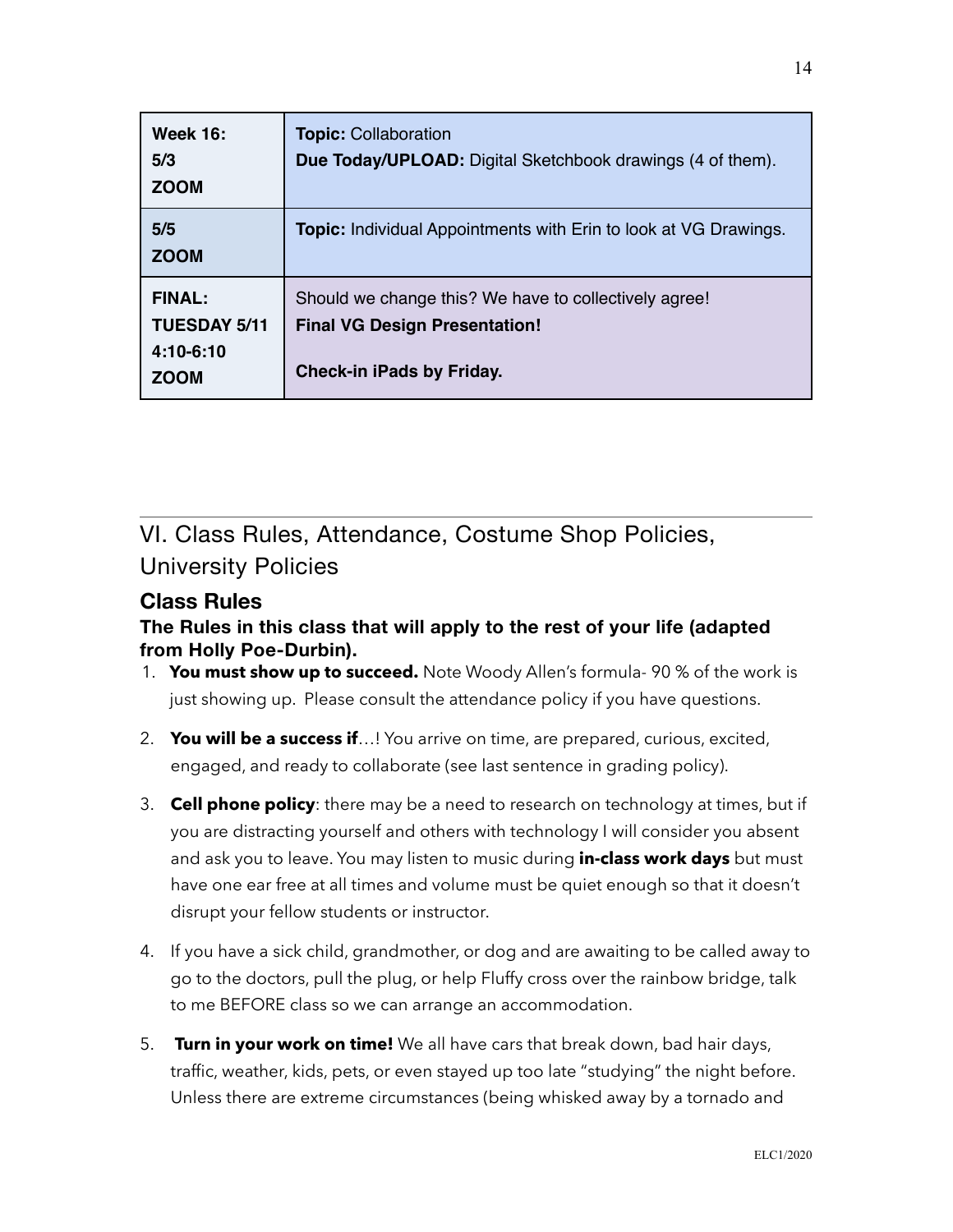landing in Oz might qualify, but I would want to see your ruby slippers and a flying monkey to be sure) I will **decrease your project grade 10% each class period it is late**.

6. **R-E-S-P-E-C-T!** As an adult, you are responsible to maintain a positive behavior that is considerate of others. That means- be respectful. Respect others by recognizing their personal space and needs equal to your own. Do not leave your work area a mess when you leave, keep personal conversations to a minimum and at an acceptable noise level (quiet). Be respectful of me, your instructor. Pay attention to my instruction and lectures, after all, you or your parents are paying for me to tell you this stuff. In turn I will respect you and your right to ideas and opinions. However, if I feel you are disrupting class, I will ask you to leave.

### Attendance:

Attendance in this class is mandatory. After 2 unexcused absences, your final grade will lower by one part of a letter grade for each subsequent absence (3 absences = A lowers to B etc.). Tardiness is also unacceptable- two tardies will count as an absence. Please plan ahead for projects, stress, snow days, long nights, and working on productions- the rest of the Entertainment world does. Theatre production commitments, roles or responsibilities can never be used as an excuse to miss classes. Permission will not be granted to miss a class for appointments, interviews, auditions, costume fittings, rehearsals, outside employment. Students may miss a class only with the express permission in advance of their class instructor. Students who are ill should communicate with their instructors as soon as possible after missing a class. Students who are ill and have to miss more than one class should seek medical care and provide documentation. Except in the case of illness, only your instructor can approve absence from class. Provisions to allow for religious holidays, emergencies, and University Sanctioned Absences will be made. Accommodation letters will be honored upon delivery to instructor.

### Integrity Policy:

This course will adhere to the CSU Academic Integrity Policy as found on the Student' Responsibilities page of the **[CSU General Catalog](http://catalog.colostate.edu/general-catalog/policies/students-responsibilities/%22%20%5Cl%20%22academic-integrity%22%20%5Ct%20%22_blank)** and in the **[Student Conduct Code.](http://resolutioncenter.colostate.edu/conduct-code/%22%20%5Ct%20%22_blank)**

At a minimum, violations will result in a grading penalty in this course and a report to the Office of Student Resolution Center.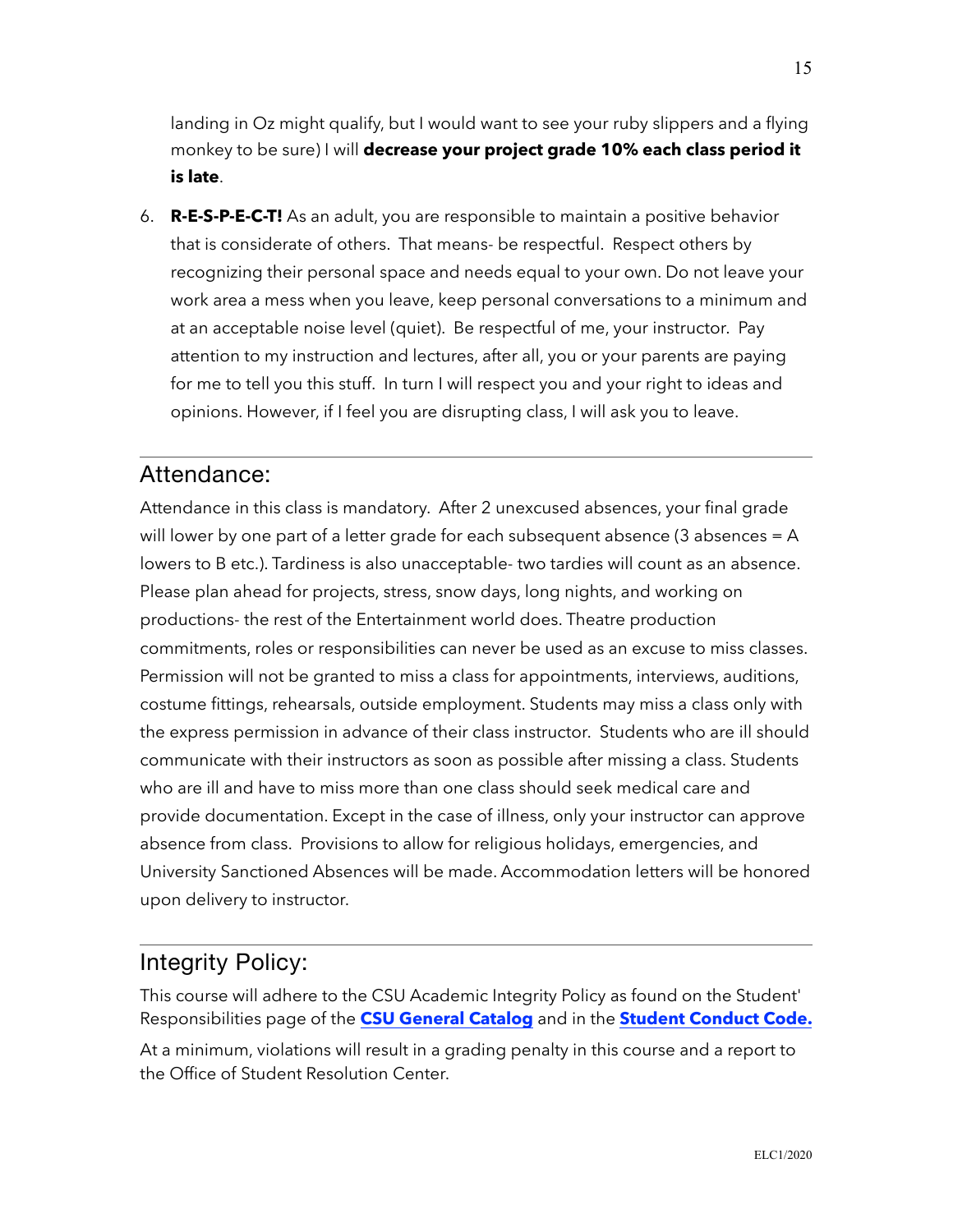# Title IX:

CSU's Discrimination, Harassment, Sexual Harassment, Sexual Misconduct, Domestic Violence, Dating Violence, Stalking and Retaliation policy designates faculty and employees of the University as "Responsible Employees." This designation is consistent with federal law and guidance, and requires faculty to report information regarding students who may have experienced any form of sexual harassment, sexual misconduct, relationship violence, stalking or retaliation. This includes information shared with faculty in person, electronic communications or in class assignments. As "Responsible Employees," faculty may refer students to campus resources (see below), together with informing the Office of Support and Safety Assessment to help ensure student safety and welfare. Information regarding sexual harassment, sexual misconduct, relationship violence, stalking and retaliation is treated with the greatest degree of confidentiality possible while also ensuring student and campus safety.

Any student who may be the victim of sexual harassment, sexual misconduct, relationship violence, stalking or retaliation is encouraged to report to CSU through one or more of the following resources:

- Emergency Response 911
- Deputy Title IX Coordinator/Office of Support and Safety Assessment (970) 491-1350
- Colorado State University Police Department (non-emergency) (970) 491-6425

For counseling support and assistance, please see the CSU Health Network, which includes a variety of counseling services that can be accessed at: [http://](http://www.health.colostate.edu/%22%20%5Ct%20%22_blank%22%20%5Co%20%22http://www.health.colostate.edu/Ctrl+Click%20or%20tap%20to%20follow%20the%20link) [www.health.colostate.edu/](http://www.health.colostate.edu/%22%20%5Ct%20%22_blank%22%20%5Co%20%22http://www.health.colostate.edu/Ctrl+Click%20or%20tap%20to%20follow%20the%20link). And, the Sexual Assault Victim Assistance Team is a confidential student resource that does not have a reporting requirement and that can be of great help to students who have experienced sexual assault. The web address is [http://www.wgac.colostate.edu/need-help-support.](http://www.wgac.colostate.edu/need-help-support%22%20%5Ct%20%22_blank)

# School of Music, Theatre, and Dance (SMTD) Protocol regarding Physical Contact

SMTD faculty, staff, and administration are committed to providing an outstanding performing arts education for every student enrolled. This includes the delivery of applied pedagogical concepts through a variety of delivery modes, including small studio classes, rehearsals, lecture courses, and one-on-one instruction. Some of these methods of instruction may require physical contact between teacher and student, or between students in order to properly present pedagogical topics such as fittings and alterations of costumes, etc.

With the understanding that each student responds differently to physical contact, it is the responsibility of each faculty member to communicate verbally prior to